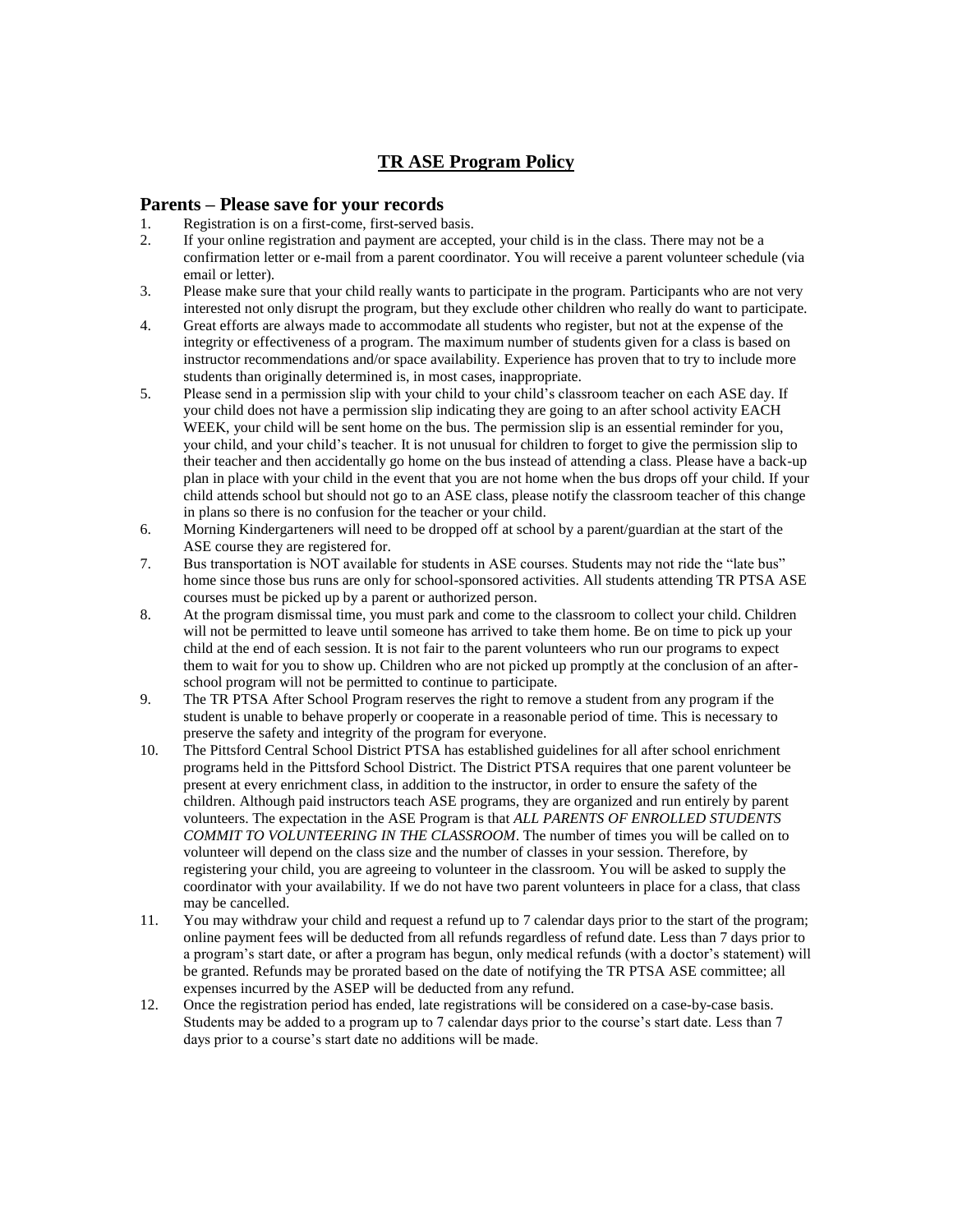# **TR ASE Parent Volunteer Instructions**

Dear Parent Volunteer:

Thank you for offering to help with the ASE. The success of this program largely hinges on parent support. Please review the following procedures prior to your scheduled time. *Beginning and during Program:*

- Adult volunteers must commit to be at school prior to the first student arriving to the program.
- Arrive 20 minutes before the start of the program. YOU NEED TO BE THERE EARLY, since when a teacher has bus duty, it is not unusual for the students to be dismissed to the ASE program early. Children should not be unsupervised.
- A minimum of two adults is required for a program to actually start. The instructor qualifies as one adult, they must be unrelated to the PTSA adult volunteer.
- A minimum of one PTSA adult volunteer must be present at all times to provide assistance where needed, for the safety of the students and the integrity of the program.
- A PTSA volunteer can be any parent/adult guardian who has a child enrolled at the school and who is able to follow at least the minimum volunteer responsibilities set forth in this policy.

At a minimum, responsibilities include:

- 1. No adult is to be alone with a child in a non-public location. Children should not be unsupervised.
- 2. Adult volunteers are not allowed to provide assistance to the children in the bathroom or in any other capacity that could be misconstrued as being inappropriate.
- 3. Adult volunteers **MUST** review class roster and be aware of any allergies or medical concerns of the children in attendance. As well as review the class list and any notes with respect to who a child is authorized to go home with or if they walked or rode their bikes; which children go to SACC after class etc.
- 4. Adult volunteers may be asked to gather any necessary program materials and be ready for the students when they arrive.
- 5. Review the Evacuation Procedures.
- 6. Take attendance.
- 7. If a child is not there follow up on the status of missing students and follow up with their absence in a manner agreed upon by the principal and school's ASEP coordinator or representative.
- 8. Adult volunteer may need to assist the instructor during the program.
- 9. During the program, please assist in general discipline as needed (separate children that are disruptive), and walk the children to the bathrooms if necessary.